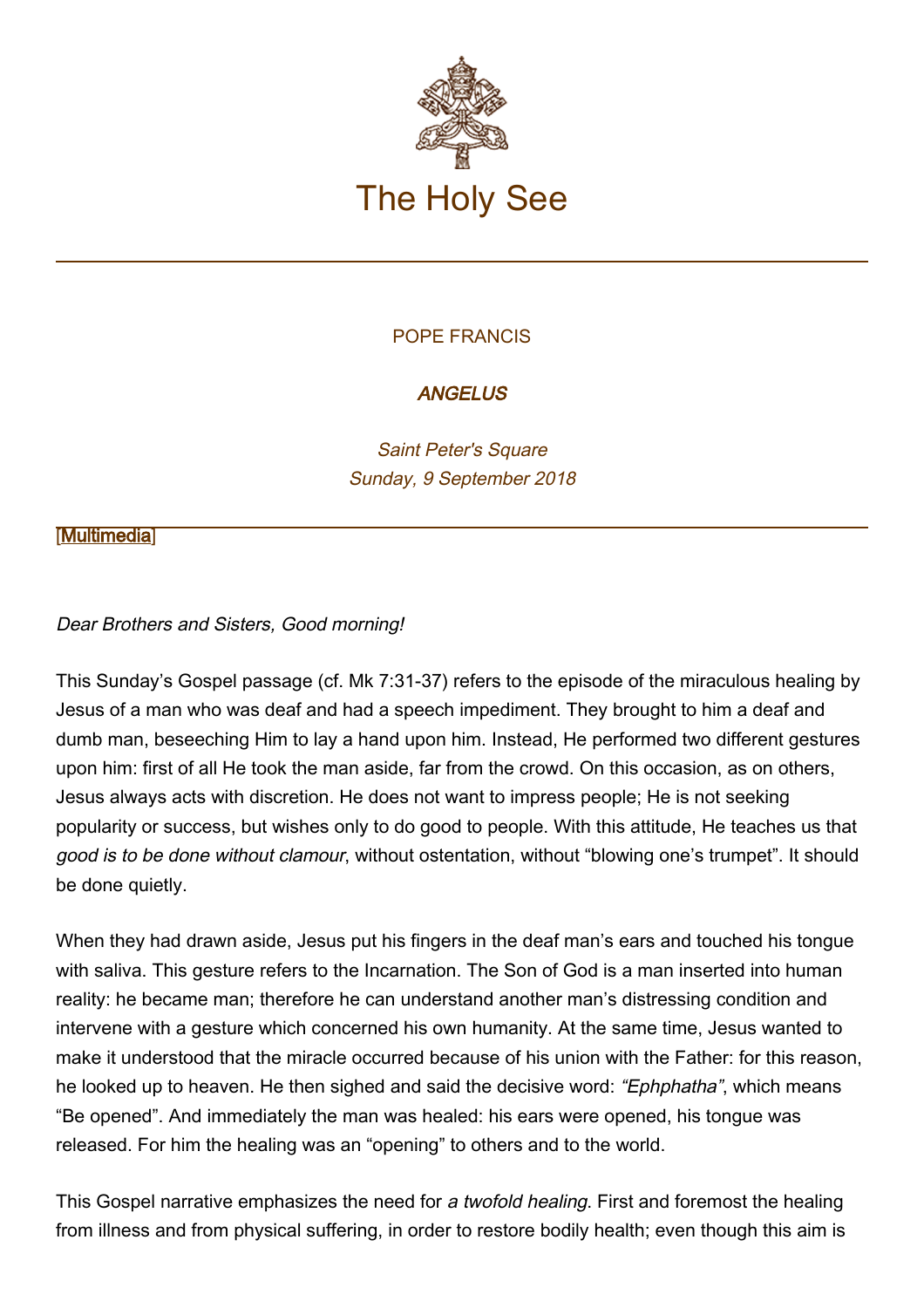not completely achievable on the earthly plane, despite the many efforts of science and medicine. But there is a second, perhaps more difficult healing, and it is healing from fear. Healing from the fear that impels us to marginalize the sick, to marginalize the suffering, the disabled. And there are many ways to marginalize, even by showing pseudo compassion or by ignoring the problem; we remain deaf and dumb to the suffering of people marked by illness, anguish and difficulty. Too often the sick and the suffering become a problem, while they should be an occasion to show a society's concern and solidarity with regard to the weakest.

Jesus revealed to us the secret of a miracle that we too can imitate, becoming protagonists of "Ephphatha", of that phrase 'be opened' with which He gave speech and hearing back to the deaf and dumb man. It means opening ourselves to the needs of our brothers and sisters who are suffering and in need of help, by shunning selfishness and hardheartedness. It is precisely the heart, that is the deep core of the person, that Jesus came to "open", to free, in order to make us capable of fully living the relationship with God and with others. He became man so that man, rendered internally deaf and mute by sin, may hear the voice of God, the voice of Love that speaks to his heart, and thereby in turn, may learn to speak the language of love, transforming it into gestures of generosity and self-giving.

May Mary, the One who completely "opened" herself to the Lord's love, enable us to experience each day, in faith, the miracle of "Ephphatha", in order to live in communion with God and with our brothers and sisters.

### After the Angelus, the Holy Father added:

Dear brothers and sisters, yesterday in Loreto, at the Pontifical Shrine of the Holy House, the Feast of the Nativity of Mary was celebrated, and the proposal of spirituality for families was launched: the House of Mary, House of every family. Let us entrust to the Blessed Virgin the initiatives of the Shrine and those who will participate in them in various ways.

Today in Strasbourg, the Beatification of Alphonse Marie Eppinger, Foundress of the Sisters of the Most Holy Saviour is being proclaimed. Let us thank God for this courageous and wise woman who, through suffering, silence and prayer, witnessed to God's love especially to those who were sick in body and in spirit. A round of applause for the new Blessed, all together!

I greet you all with affection, people of Rome and pilgrims from different countries: families, parish groups, associations.

I greet the faithful from the Diocese of Como, the young participants in the meeting promoted by L'Opera della Chiesa, the confirmands from Prevalle, Italy.